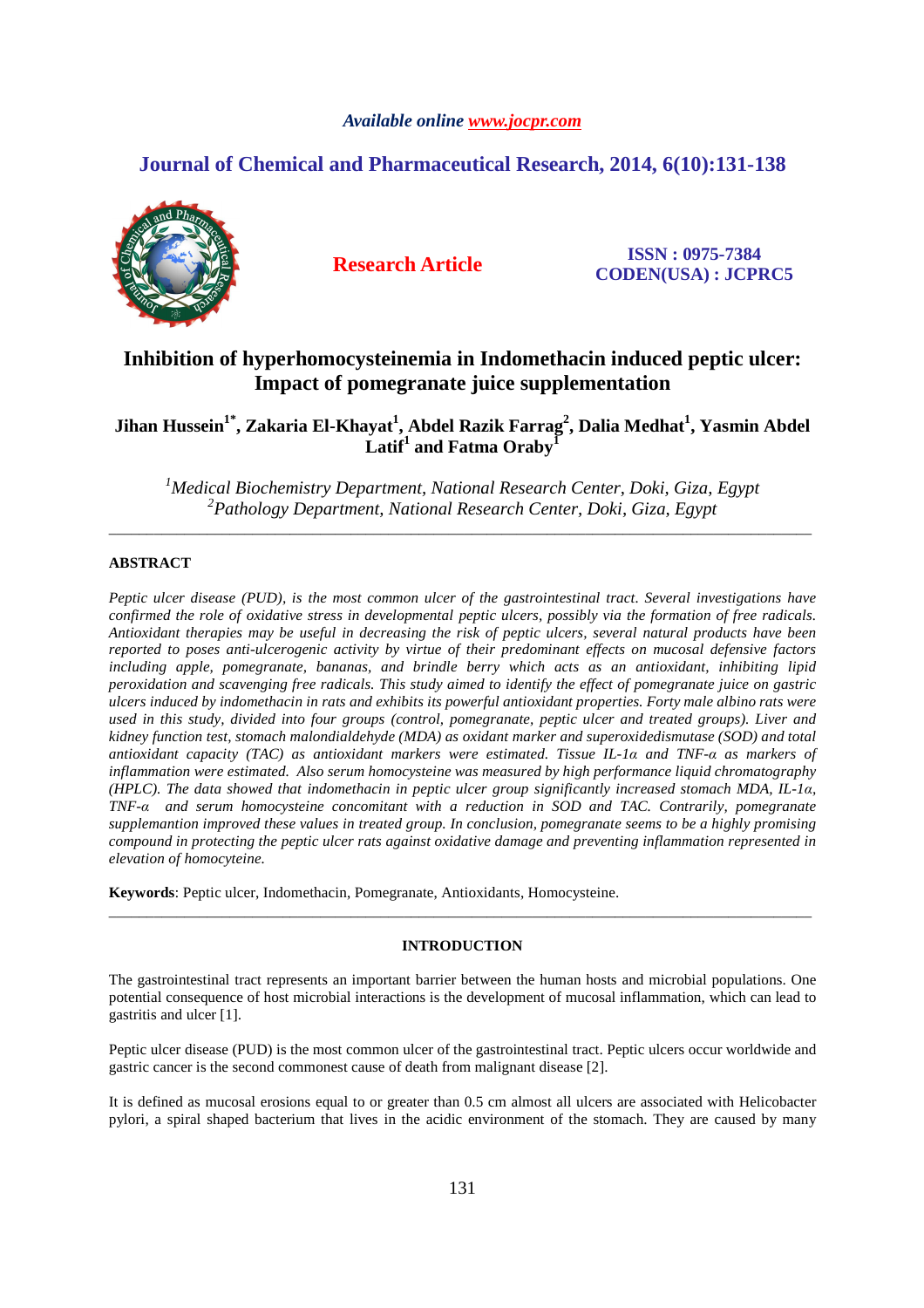factors such as drugs, stress or alcohol, due to an imbalance between offensive acid pepsin secretion and defensive mucosal factors like mucin secretion and cell shedding **[**3].

*\_\_\_\_\_\_\_\_\_\_\_\_\_\_\_\_\_\_\_\_\_\_\_\_\_\_\_\_\_\_\_\_\_\_\_\_\_\_\_\_\_\_\_\_\_\_\_\_\_\_\_\_\_\_\_\_\_\_\_\_\_\_\_\_\_\_\_\_\_\_\_\_\_\_\_\_\_\_*

A long-term use of non-steroidal anti-inflammatory drugs (NSAIDs) causing inflammation of the gastric mucosa, gastrointestinal associated with a range of toxicity, and may finally cause ulceration, bleeding and changes with a very high morbidity and mortality [4].

Indomethacin is an indol derivative, non-steroidal, anti-inflammatory drug with anti-inflammatory, analgesic, and antipyretic effects. Indomethacin became the first choice drug to produce an experimental ulcer model as a result of having a higher ulcerogenic potential than other NSAIDs [5].

A number of drugs including prostaglandins analogs, histamine receptor antagonists, proton pump inhibitors, and cytoprotective agents are available for the treatment of peptic ulcer. By the way various side effects of these products such as, hepatotoxicity and anaphylaxis, are not totally managed yet, so medicinal plant as an alternative treatment always has been the focus of many studies [6].

Several natural products have been reported to poses anti-ulcerogenic activity by virtue of their predominant effects on mucosal defensive factors including apple, bananas, papeeta, and brindle berry [7].

Pomegranate (*Punica granatum* L.) is a well-known table fruit of tropical and subtropical regions of the world. Some botanists place it in the family Lythraceae, of the peculiar type of fruit, called as balausta, most authorities make it the only genus in the family Punicaceae [8].The biological activity of PG has been widely investigated *in vitr*o and *in vivo* studies [9].

Homocysteine is an intermediate in the metabolism of methionine. Increased serum concentration of homocysteine is, in most cases, caused by a deficiency of folate or vitamin B12. Hyperhomocysteinemia has been amply documented in patients with vascular disorders, and increased homocysteine levels are a well-defined risk factor of atherosclerosis and thrombosis. Hyperhomocysteinemia has also been documented in cancer patients [10].

The aim of this study was to identify the effect of pomegranate on gastric ulcers induced by indomethacin in experimental rats and exhibits its powerful antioxidant anti-inflammatory properties as well as its role in the reduction of hyperhomocysteinemia during peptic ulcer.

# **EXPERIMENTAL SECTION**

# **Materials**

## **Chemicals**

Homocysteine standard (HPLC grade) was purchased from Sigma-Aldrich Company, St. Louis, MO, USA. All other chemicals were of HPLC grade. Indomethacin as Liometacen ampoules was purchased from The Nile Company for Pharmaceuticals and Chemical Industries. Pomegranate was purchased from local market.

#### **Experimental Animals**

Forty male albino rats weighing 180-200 g were obtained from the animal house of National Research Center, Giza, Egypt., and fed a standard commercial diet (control diet) purchased from the Egyptian Company of Oils and Soaps. Water was available adlibitum for acclimatization before starting the experiment; rats were kept under constant environmental conditions at room temperature. The guidelines of the ethical care and treatment of the animals followed the regulations of the ethical committee of the National Research Centre.

#### **Methods**

#### **Induction of peptic ulcer**

Acute gastric ulcers were induced by oral administration of indomethacin at a dose of 100 mg/kg body weight once five hours before rats were sacrificed [11].

## **Pomegranate processing**

Pomegranates fruit was crushed, squeezed, and treated enzymatically with pectinase to yield the PJ and byproducts, which included the inner and outer peels and the seeds. Pectinase hydrolyzes α-1,4-galacturonide bonds in pectin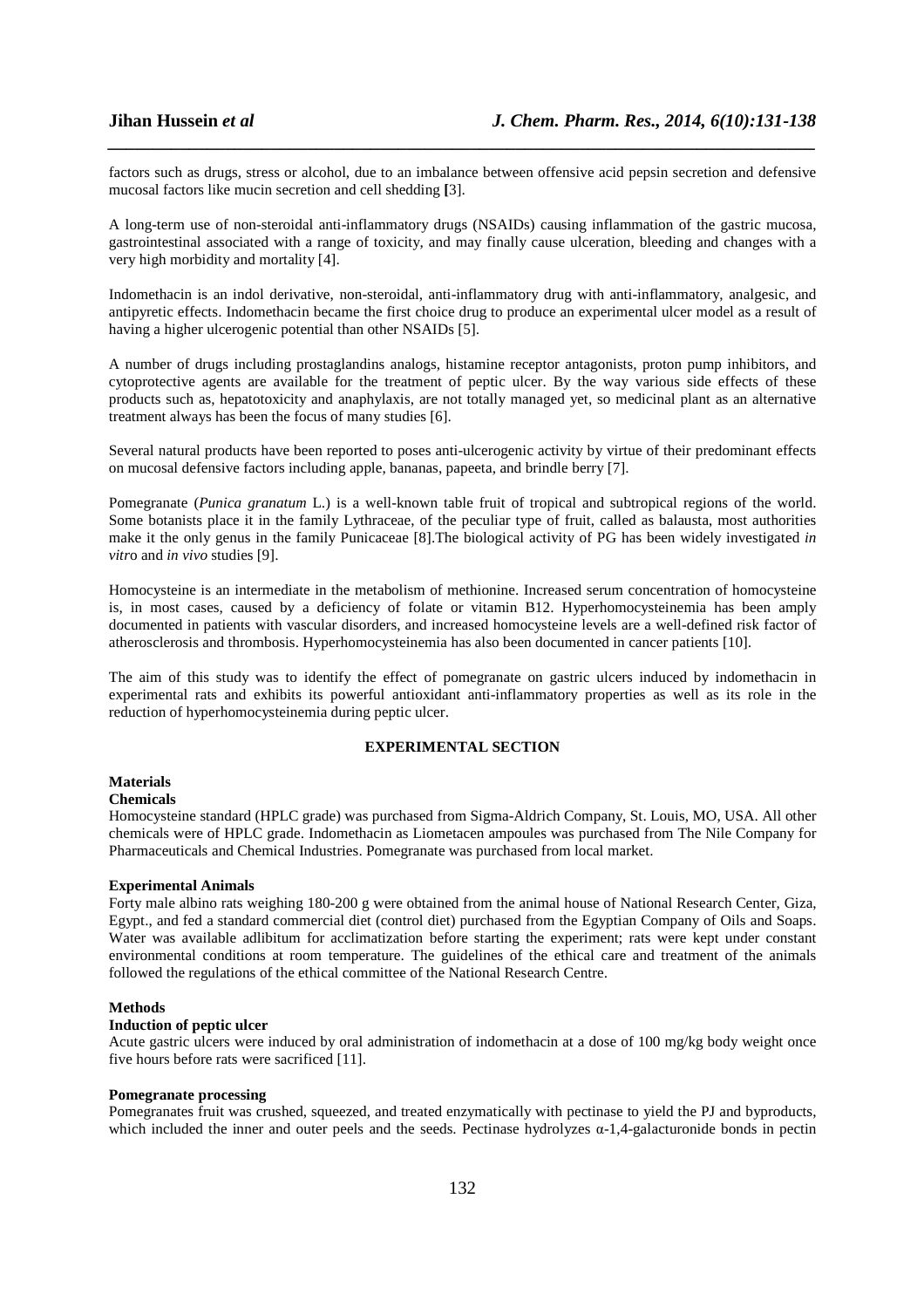and thus improves extraction and filtration and prevents the formation of pectin gels. The juice was filtered, pasteurized, concentrated, and stored at -18 ̊ C [12].

*\_\_\_\_\_\_\_\_\_\_\_\_\_\_\_\_\_\_\_\_\_\_\_\_\_\_\_\_\_\_\_\_\_\_\_\_\_\_\_\_\_\_\_\_\_\_\_\_\_\_\_\_\_\_\_\_\_\_\_\_\_\_\_\_\_\_\_\_\_\_\_\_\_\_\_\_\_\_*

#### **Experimental design**

Forty male albino rats were classified into four groups (10 rats in each group) as follows:

**Group I:** healthy rats, received 0.5 ml of vehicle / rat / day / orally.

Group II: healthy rats, received 0.5 ml pomegranate juice (100mg/kg body weight / day orally).

**Group III:** healthy rats, received 0.5 ml of vehicle / rat/ day orally, then injected with indomethacin.

**Group IV:** healthy rats, received 0.5 ml pomegranate juice (100mg/kg body weight / day orally), then injected with indomethacin.

After the experimental period (4 weeks), animals were kept fasting for 12 hours before blood sampling, blood was withdrawn from the retro-orbital venous plexus of the eye using capillary tubes and collected in clean tubes. Stomach was removed quickly; part of it was homogenized and prepared for estimation of other biochemical parameters. Other part of the stomach was kept immersed in 10 % formalin for histopathological and histochemical examinations.

# **Preparation of tissue homogenate**

The frozen tissues were cut into small pieces and homogenized in 5 ml cold buffer (0.5 g of Na<sub>2</sub>HPO<sub>4</sub> and 0.7 g of NaH<sub>2</sub>PO<sub>4</sub> per 500 ml deionized water (pH 7.4) per gram tissue, then centrifuged at 4000 rpm for 15 minutes at 4<sup>°</sup>C. The supernatant was removed and used in estimation of biochemical parameters [13].

### **Biochemical assays**

Serum liver enzymes alanine amino-transferase (ALT) and aspartate amino-transferase (AST) were measured according to the method of [14], blood urea and serum creatinine were measured by the method decribed by [15], [16] respectively. Stomach malondialdehyde (MDA) was measured by the method described by [17], superoxide dismutase (SOD) was measured according to the method of [18] and total antioxidant capacity (TAC) was estimated according to the method described by [19]. All kits were purchased from BioMed. Diagnostics. Serum TNF- $\alpha$  and IL-1 $\alpha$  were measured by ELISA according to the method described by [20] and [21] respectively.

## **Determination of serum Homocysteine (SAH)**

SAH was estimated by high performance liquid chromatography (HPLC) system, Agilent technologies 1100 series, equipped with a quaternary pump (Quat. pump, G131A model).

#### **Sample extraction**

200 µl serum were treated with 16 µl of 1000g/L TCA, mixed well and incubated in ice for 30 min to precipitate protein. After centrifugation for 20 min at 4000 rpm at 4°C, supernatants were filtered through 0.2-µm filter.

#### **HPLC condition**

30 µl from the solution were injected in HPLC; separation was achieved on reversed phase column (C18, 25, 0.46 cm i.d. 5  $\mu$ m). The mobile phase consisted of 40 mmol/L sodium phosphate monobasic monohydrate; 8 mmol/L heptanesulfonic acid and 18% (v/v) methanol adjusted to pH 3.1 by addition of phosphoric acid and filtered through a 0.45-µm membrane filter and was delivered at a flow rate of 1 ml/min at 40°C. UV detection was performed at 260 nm. Serial dilutions of standards were injected, and their peak areas were determined. A linear standard curve was constructed by plotting peak areas versus the corresponding concentrations. The concentrations in samples were obtained from the standard curve.

#### **Histological and histochemical studies**

The sections of the stomach, stained with hematoxylin and eosin (H  $\&$  E), were assessed for histological changes such as congestion, edema, hemorrhage and necrosis. Another sections stained with periodic acid-Schiff (PAS) staining were assessed for histochemical changes of mucus distribution [22].

#### **Statistical analysis**

All data were expressed as mean ± standard error. Data were analyzed using one-way ANOVA using SPSS (Version 16). Duncan's new multiple-range test was used to assess differences between means. Pearson's correlation test was used to assess correlations between means. A significant difference was considered at the level of *P* < 0.05.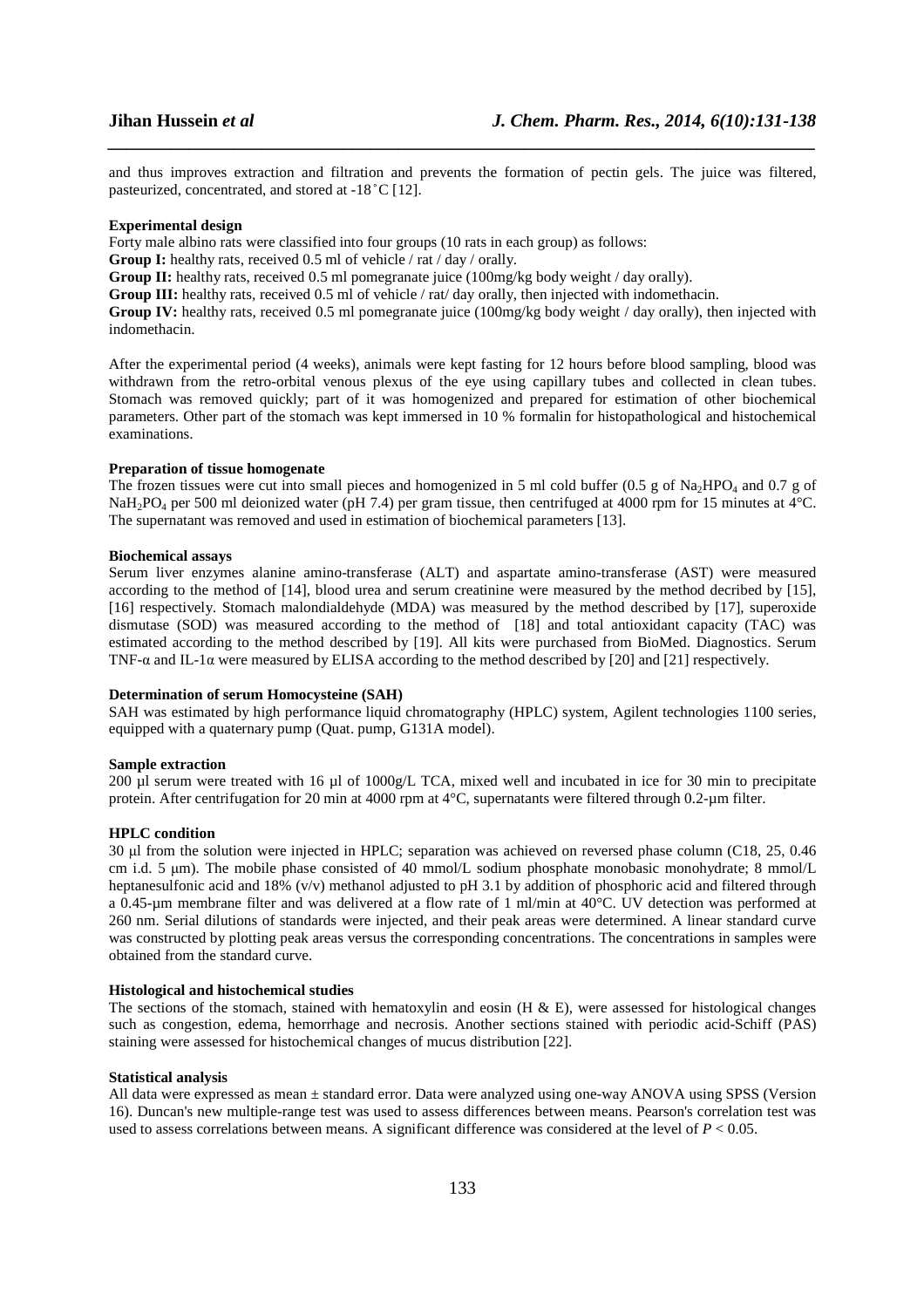#### **RESULTS AND DISCUSSION**

*\_\_\_\_\_\_\_\_\_\_\_\_\_\_\_\_\_\_\_\_\_\_\_\_\_\_\_\_\_\_\_\_\_\_\_\_\_\_\_\_\_\_\_\_\_\_\_\_\_\_\_\_\_\_\_\_\_\_\_\_\_\_\_\_\_\_\_\_\_\_\_\_\_\_\_\_\_\_*

The use of nonsteroidal anti-inflammatory drugs (NSAIDs) is considered to be the major risk factor in gastric ulcers. The mechanisms suggested for the gastric damage caused by NSAIDs are inhibition of prostaglandin synthesis and inhibition of epithelial cell proliferation in the ulcer margin, which is critical for the reepithelization of the ulcer crater [23]. There has been a considerable interest in finding natural antioxidants from plant materials to replace synthetic ones for effective management of therapeutic drug toxicity such as peptic ulcer [24].

In this study, the mean values of serum ALT, AST, urea and creatinine were significantly increased in indomethacin group compared to control although this elevation was still in the normal range for all of them. The effects on these parameters might have been partly a consequence of the intestinal damage (Table 1).

Indomethacin is known to induce the reactive oxygen metabolites in animal models, which may contribute to mucosal injury ,these free radicals also damage the cellular antioxidant enzymes which acting as the first line of cellular defense against oxidative stress. This might lead to aggravated tissue damage during stomach ulceration [25]. In agreement, our study appeared that indomethacin-induced stomach ulceration was accompanied with a severe oxidative stress in gastric tissue. This was apparent from the stimulated lipid oxidation leading to increased accumulation of malondialdhyde (MDA) as well as reduction in the gastric superoxide dismutase (SOD) activity and total antioxidant capacity (TAC) (Table 2).

There have been several conflicting reports about the ulcerogenic mechanism of indomethacin. It has been suggested that indomethacin induces gastric damage via inhibiting the release of protective factors like cyclooxygenase-1 (COX-1), prostaglandin E2 (PGE2), bicarbonate, and mucus; increasing aggressive factors like acid; and increasing oxidant parameters while decreasing antioxidant parameters. Classic antiulcer drugs are known to produce antiulcer effects by activating against indomethacin (increasing PGE2, mucus, and bicarbonate production; inhibiting acid secretion; decreasing oxidant parameters; and increasing antioxidants) [5].

 [26] have shown that indomethacin can induce jejunoileitis, and an increase in mucosal myeloperoxidase (MPO) activity which associated with significantly increased production of serum and tissue levels of TNF-α, IL-1, and nitric oxide. The gradual rise in serum IL-1 and nitric oxide synthase (iNOS)-derived NO levels suggests that TNF-α may up-regulate other cytokines and pro-inflammatory mediators, thereby contributing to intestinal damage, and thus may in part explain the protective effect of pomogranate that possess TNF-α, IL-1α and homocyseine properties, thus in treated group in this study, the mean value of serum inflammatory markers were significantly decreased compared to indomethacin group indicating the reduction of inflammation by pomegranate supplementation (Table 3).

Homocysteine concentrations are raised in the presence of low vitamin B12 and folate, and chronic gastric inflammation could result in malabsorption particularly of vitamin B12 and secondary hyperhomocysteinemia.

| Parameters                                                                                                                                                                                                                                                                                                                                | <b>ALT</b>                | AST                     | Urea                      | <b>Creatinine</b>           |  |
|-------------------------------------------------------------------------------------------------------------------------------------------------------------------------------------------------------------------------------------------------------------------------------------------------------------------------------------------|---------------------------|-------------------------|---------------------------|-----------------------------|--|
| <b>Groups</b>                                                                                                                                                                                                                                                                                                                             | U/L                       | U/L                     | mg/dl                     | mg/dl                       |  |
| <b>Control</b>                                                                                                                                                                                                                                                                                                                            | $11.8 + 1.2$              | $32.3 + 1.1$            | $40.8 \pm 1.6$            | $0.20 \pm 0.02$             |  |
| Pomegranate                                                                                                                                                                                                                                                                                                                               | $11.3 + 0.8^{\mathrm{b}}$ | $32.0 + 2.2$            | $47.4 + 0.3$ <sup>a</sup> | $0.2 \pm 0.03$              |  |
| Indomthacine                                                                                                                                                                                                                                                                                                                              | $15.7 + 0.4^{\text{a}}$   | $62.7 + 1.6^{\text{a}}$ | $51.7 + 2.1$ <sup>a</sup> | $0.5 \pm 0.01$ <sup>a</sup> |  |
| <b>Treated</b>                                                                                                                                                                                                                                                                                                                            | $13.3 \pm 0.8$            | $47.0 \pm 1.6^{a,b}$    | $49.1 + 2.6^{\text{a}}$   | $0.3 \pm 0.01$              |  |
| $D_{\alpha}$ . $D_{\alpha}$ . $D_{\alpha}$ . $D_{\alpha}$ . $D_{\alpha}$ . $D_{\alpha}$ . $D_{\alpha}$ . $D_{\alpha}$ . $D_{\alpha}$ . $D_{\alpha}$ . $D_{\alpha}$ . $D_{\alpha}$ . $D_{\alpha}$ . $D_{\alpha}$ . $D_{\alpha}$ . $D_{\alpha}$ . $D_{\alpha}$ . $D_{\alpha}$ . $D_{\alpha}$ . $D_{\alpha}$ . $D_{\alpha}$ . $D_{\alpha}$ . |                           |                         |                           |                             |  |

#### **Table 1: Liver and kidney function tests**

*Data presented as mean ± SE* 

*Significant p value < 0.05 a : significant difference compared to control group b : significant difference compared to indomethacin group n : number of cases = 10* 

The health benefits of pomegranate juice and extracts is derived from a spectrum of bioactive agents. In addition to the unique family of polyphenols in the pomegranate called punicalagins, pomegranate phytochemicals include anthocyanins, flavanols, and a seed oil which can be converted to conjugated linoleic acid. In addition to alkaloids, such as pelletierine, pseudopelletier pseudopelletierine [27]. In general, epidemiological studies suggest that intake of flavonoids, a group of polyphenolic compounds is beneficial for prevention of cardiovascular [28], inflammatory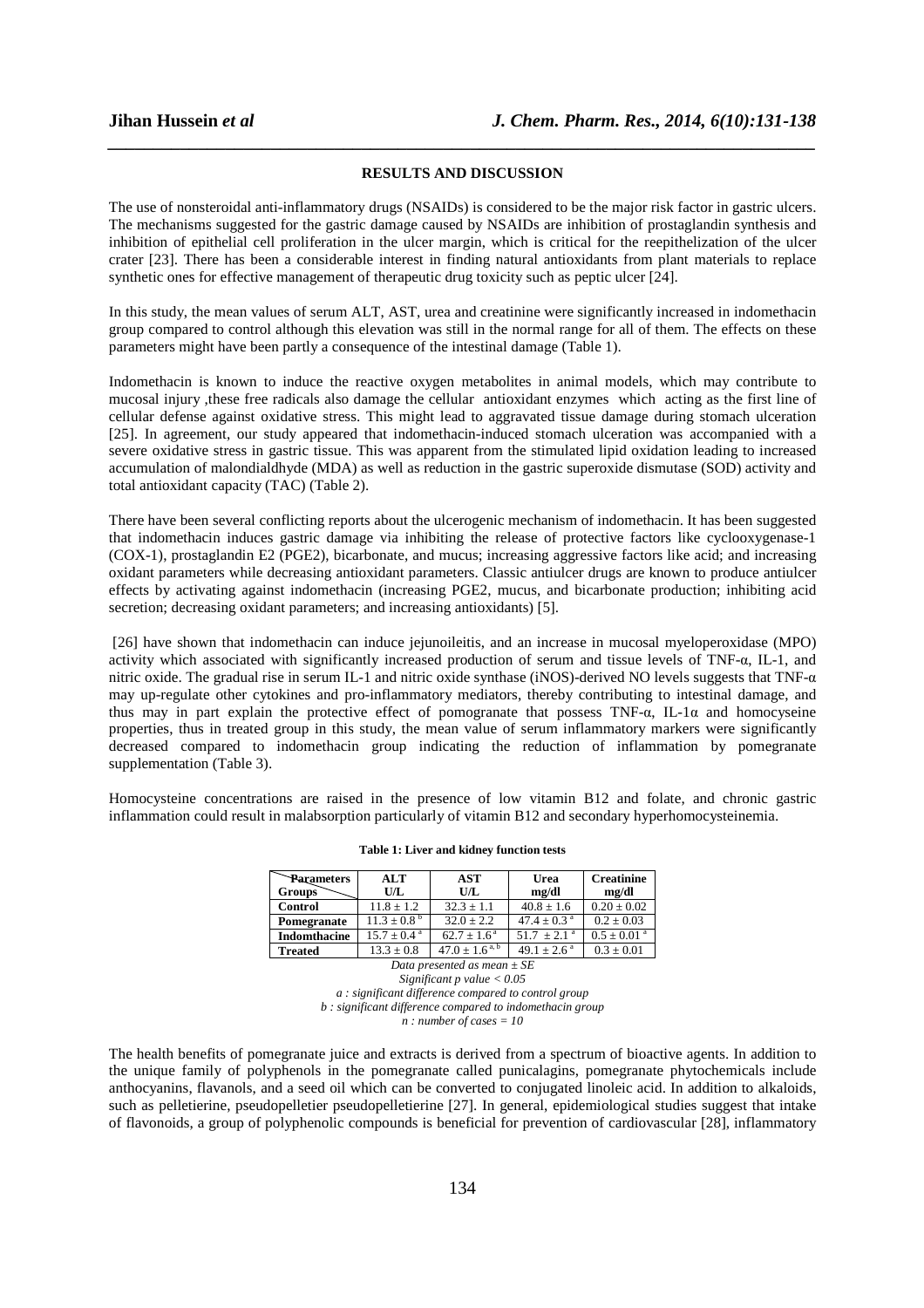and other diseases [29]. It has been suggested that free radical scavenging and antioxidant activities play an important role in prevention of free radical-related diseases, including aging and ulcer [30]. Meanwhile, anthocyanidines, which differ structurally from other flavonoids except flavan-3-ol, and which do not have a carboxyl group in the C-ring, prevented lipid peroxidation [31].

*\_\_\_\_\_\_\_\_\_\_\_\_\_\_\_\_\_\_\_\_\_\_\_\_\_\_\_\_\_\_\_\_\_\_\_\_\_\_\_\_\_\_\_\_\_\_\_\_\_\_\_\_\_\_\_\_\_\_\_\_\_\_\_\_\_\_\_\_\_\_\_\_\_\_\_\_\_\_*

#### **Table (2): Oxidant/antioxidant parameters in different studied groups**

| Parameters          | <b>SOD</b>              | <b>Total antioxidant</b> | <b>MDA</b>                  |
|---------------------|-------------------------|--------------------------|-----------------------------|
| <b>Groups</b>       | $U/g$ tissue            | $mM/g$ tissue            | nmol/g tissue               |
| <b>Control</b>      | $383.5 \pm 2.5$         | $3.7 + 0.3$              | $68.7 + 1.6$                |
| Pomegranate         | $379.0 \pm 1.7^{\circ}$ | $3.8 + 0.2^{b}$          | $62.3 \pm 1.7^{\mathrm{b}}$ |
| <b>Indomthacine</b> | $126.1 + 1.3^{a}$       | $1.6 + 0.1^a$            | $174.0 + 1.2$ <sup>a</sup>  |
| <b>Treated</b>      | $286.0 \pm 1.5^{a,b}$   | $3.6 + 0.3^{b}$          | $72.3 + 1.7$ <sup>b</sup>   |

*Data presented as mean ± SE* 

*Significant p value < 0.05 a : significant difference compared to control group b : significant difference compared to indomethacin group* 

*n : number of cases = 10* 

**Table 3: Inflammatory markers in different studied groups** 

| <b>Parameters</b>   | Homocysteine                    | $IL-1a$                        | TNF- $\alpha$               |
|---------------------|---------------------------------|--------------------------------|-----------------------------|
| <b>Groups</b>       | umol/L                          | Pg/ml                          | Pg/ml                       |
| Control             | $4.5 \pm 0.4$                   | $19.1 + 0.2$                   | $40.5 \pm 0.2$              |
| Pomegranate         | $3.0 \pm 0.1^{\circ}$           | $21.0 \pm 0.2$ <sup>a, b</sup> | $41.2 \pm 0.3$ <sup>b</sup> |
| <b>Indomthacine</b> | $34.5 \pm 1.7$ <sup>a</sup>     | $53.2 \pm 0.3^{\text{a}}$      | $71.5 \pm 0.3$ <sup>a</sup> |
| <b>Treated</b>      | $13.1 \pm 2.9^{\overline{a,b}}$ | $23.7 + 1.0^{a, b}$            | $48.4 \pm 1.0^{a,b}$        |

*Data presented as mean ± SE Significant p value < 0.05 a : significant difference compared to control group b : significant difference compared to indomethacin group n : number of cases = 10* 

The histopathological Results in this study confirmed these results as follows

Fundus is the chosen part of stomach in the present study and its sections were stained with haematoxylin and eosin. The surface epithelial cells are present at the sides of the gastric pits and in the isthmus of the gastric gland. These cells are columnar with oval basal nuclei. The mucous cells are present in the neck of the gastric glands. They are columnar cells with triangular basal nuclei. Their cytoplasm is foamy in appearance.

The microscopic observation of control tissue revealed that the structure of gastric mucosa had an intact epithelial layer and glandular cells with continuous gastric pits (Figure 1- A).

In the rats treated with pomegranate, histological examination indicated the normal structure of gastric mucosa almost similar to control rat (Figure 1 - B).

In case of stomach of rats treated with indomethacin, histopathological investigation showed disrupted epithelial layer and the glandular cells with discontinuous gastric pits. The erosion of the epithelial layer and evident oedema and infiltration by inflammatory cell were notice (Figure 1 - C).

Examination of stomach of rats pre-administered the extract of pomegranate before indomethacin showed the absence of ulcer crater, proper rearrangement of submucosal layers along with normal glands; complete clearing of inflammatory exudates and reepithelization (Figure 1 - D).

Chronic administration of non-steroidal anti-inflammatory drugs (NSAIDs) such as indomethacin, during the course of anti-inflammatory therapy, is often associated with the development of adverse gastrointestinal disorders such as gastric erosions, gastric or duodenal ulceration and other severe complications such as gastrointestinal haemorrhage or perforation that often limited their wide spread clinical use [32]. Indomethacin is known to induce gastric ulcer by inhibition of prostaglandins which are cytoprotective to gastric mucosa [33], particularly due to the inhibition of cyclooxygenase pathway of arachidonic acid metabolism resulting in excessive production of leukotrienes and other products of 5-lipoxygenase pathway [34]. In the stomach, prostaglandins play a vital protective role, stimulating the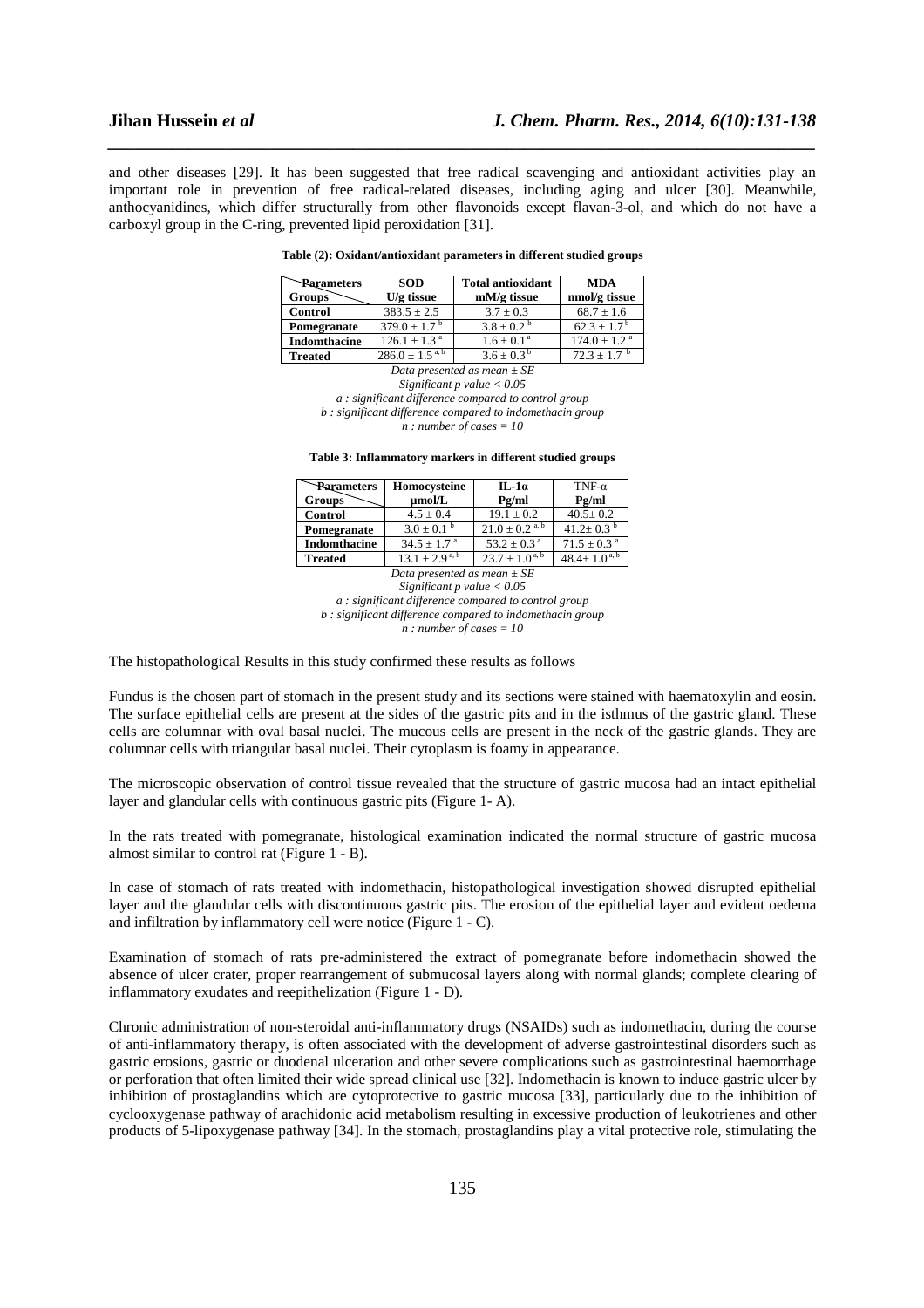secretion of bicarbonate and mucus, maintaining mucosal blood flow, and regulating mucosal cell turnover and repair [35]. Thus, the suppression of prostaglandins synthesis by NSAIDs results in increased susceptibility to mucosal injury and gastroduodenal ulceration. Several studies have indicated that gastroduodenal protection by prostaglandins is due to increasing the mucosal resistance as well as the decrease in aggressive factors, mainly acid and pepsin [36]. The observed antiulcerogenic property of propolis may be due to increased synthesis of mucous and/or prostaglandins or could possibly be due to its 5-lipoxygenase inhibitory effect.

*\_\_\_\_\_\_\_\_\_\_\_\_\_\_\_\_\_\_\_\_\_\_\_\_\_\_\_\_\_\_\_\_\_\_\_\_\_\_\_\_\_\_\_\_\_\_\_\_\_\_\_\_\_\_\_\_\_\_\_\_\_\_\_\_\_\_\_\_\_\_\_\_\_\_\_\_\_\_*



**Figure (1): Micrographs of stomach of A) control rat shows the structure of gastric mucosa had an intact epithelial layer and glandular cells with continuous gastric pits B) rat treated with Pomegranate shows the normal structure of gastric mucosa C): rat treated with indomethacin shows a disrupted epithelial layer and glandular cells with discontinuous gastric pits. Notice the erosion of the epithelial layer and evident oedema and infiltration by inflammatory cell D): rat administered the extract of pomegranate and indomethacin showing absence of ulcer crater, proper rearrangement of submucosal layers along with normal glands; complete clearing of inflammatory exudates and reepithelization (H & E, Scale bar, 20µm)** 

# **Histochemical examination**

Histochemical examination of sections of stomach of control rats stained according to the Periodic Acid Schiff's technique (PAS) to highlight the mucous in the gastric mucosa showed that these materials are mainly localized in the epithelium lining the stomach mucosa. Deep stain is detected in the apical regions of these cells so that a dense coat magenta color is extending along the luminal surface of the stomach epithelium. The surface epithelial cells display intense stainability while the mucous neck cells display strong stainability. The surface epithelial cells are more intense in colouration than the mucous neck cells. The other cells of the gastric mucosa acquires pale stainability (Figure 2 - A) . On the other hand, histochemical examination of the mucosa of rats received the extract of pomegranate showed normal distribution (Figure 2 - B).

In rats received indomethacin, heterogeneous staining was encountered where the degenerated surface epithelial cells and mucous neck cells were almost devoid of stainable material while the healthy cells was densely stained (Figure 2 - C).

Pomegranate induced an increase in mucus production which was most demonstrative in rats that were treated with indomethacin. In these rats the mucus appeared as a thick continuous layer covering the mucosal surface (Figure 2 - D).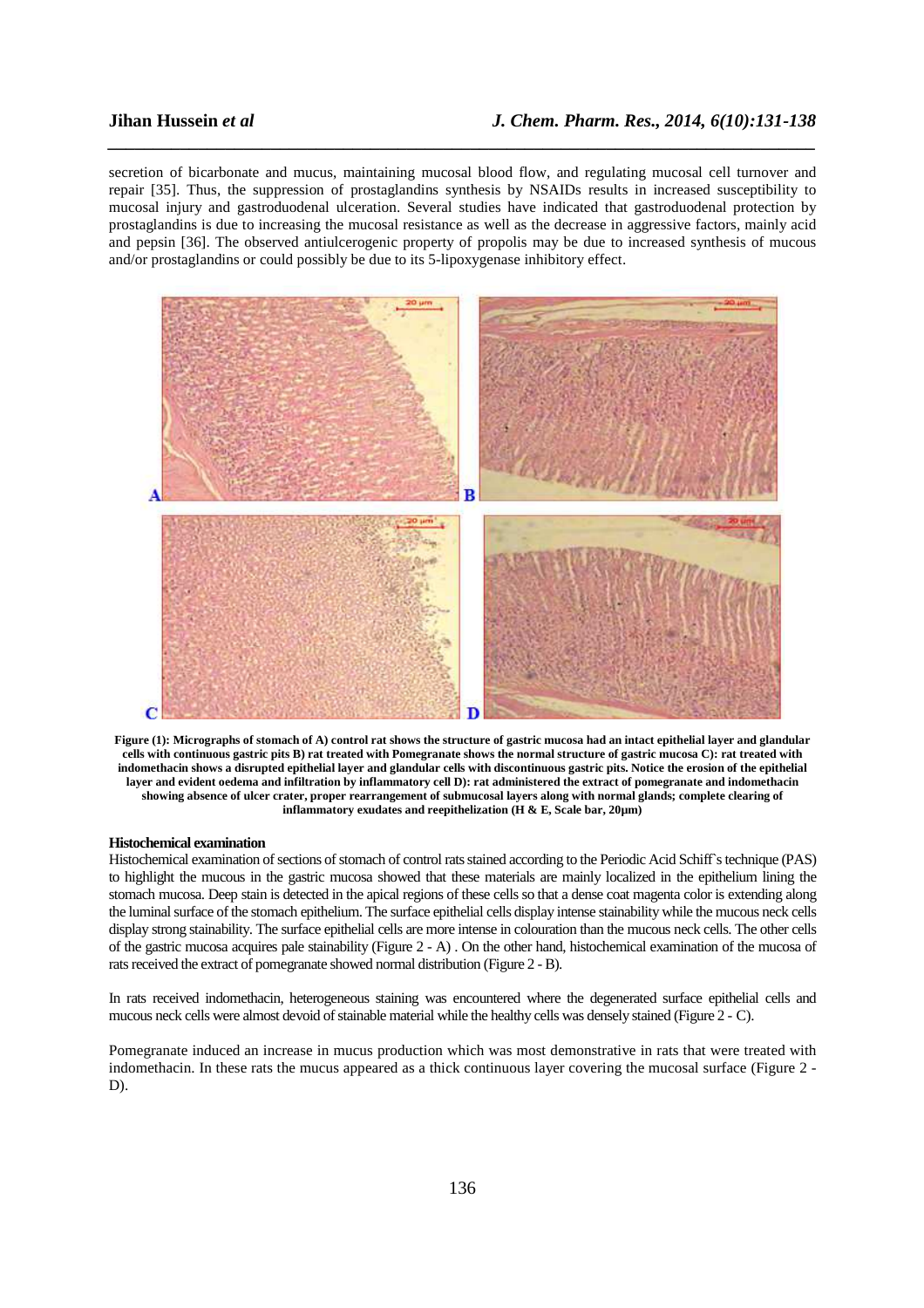Mucus serves as the first line of the defence against ulcerogens. The mucus is secreted by mucus neck cells and covers the entire gastrointestinal mucosa thereby preventing physical damage and back diffusion of hydrogen ions [37]. Gastric mucus consists of a viscous, elastic adherent and transparent gel formed by water and glycoproteins.

*\_\_\_\_\_\_\_\_\_\_\_\_\_\_\_\_\_\_\_\_\_\_\_\_\_\_\_\_\_\_\_\_\_\_\_\_\_\_\_\_\_\_\_\_\_\_\_\_\_\_\_\_\_\_\_\_\_\_\_\_\_\_\_\_\_\_\_\_\_\_\_\_\_\_\_\_\_\_*

The protective effects of mucous barrier depend not only on the gel structure but also on the amount or thickness of the layer covering the mucosal surface. The ability of the gastric mucosa to resist injury caused by endogenous secretions (acid, pepsin and bile) and by ingested irritants such as alcohol, aspirin and NSAIDs can be attributed to a number of factors that have been generally referred as mucosal defense [33].

A review of antiulcer drugs of plant origin shows that triterpenes (because their ability to strengthen defensive factors such as stimulation of mucous synthesis or maintenance of the prostaglandins content of gastric mucosa at high levels) are potentially the compounds with antiulcer activity [38].



**Figure (2): Micrograph of sections of stomach showing the PAS positive materials in the gastric mucosa of A) control rat, these materials displayed a dark pink stainability in the surface epithelial cells and in the mucous neck cells. Notice that the surface epithelial cells give more intense stainability than the mucous neck cells. The other cells of the mucosa acquire pale stainability, B) rat given the extract of pomegranate shows the normal distribution of the PAS positive materials in the gastric mucosa, C): rat received indomethacin shows the polysaccharides in the fundic mucosa. The surface epithelial and mucous neck cells, that represent the positive PAS materials, acquire a pale or disappearance of the stainability, D): rat received the extract of pomegranate before indomethacin administration shows an increase in the distribution of polysaccharides in the mucosa (PAS, Scale bar 20 µm)** 

#### **CONCLUSION**

From these results, we concluded that pomegranate juice supplementation has an important role in prevention of ulceration induced by NSAIDs. In addition to inhibition of hyperhomocysteinemia, the risk factor of many diseases.

#### **REFERENCES**

[1]E Colombo; E Sangiovanni; M Dell'Agli. A Review on the Anti-Inflammatory Activity of Pomegranate in the Gastrointestinal Tract, Evidence-Based Complementary and Alternative Medicine, **2013**, 11. [2] RL Zhang; WD Luo; TN Bi; SK Zhou. *Molecules*, **2012**, 17( 7):8419- 8429.